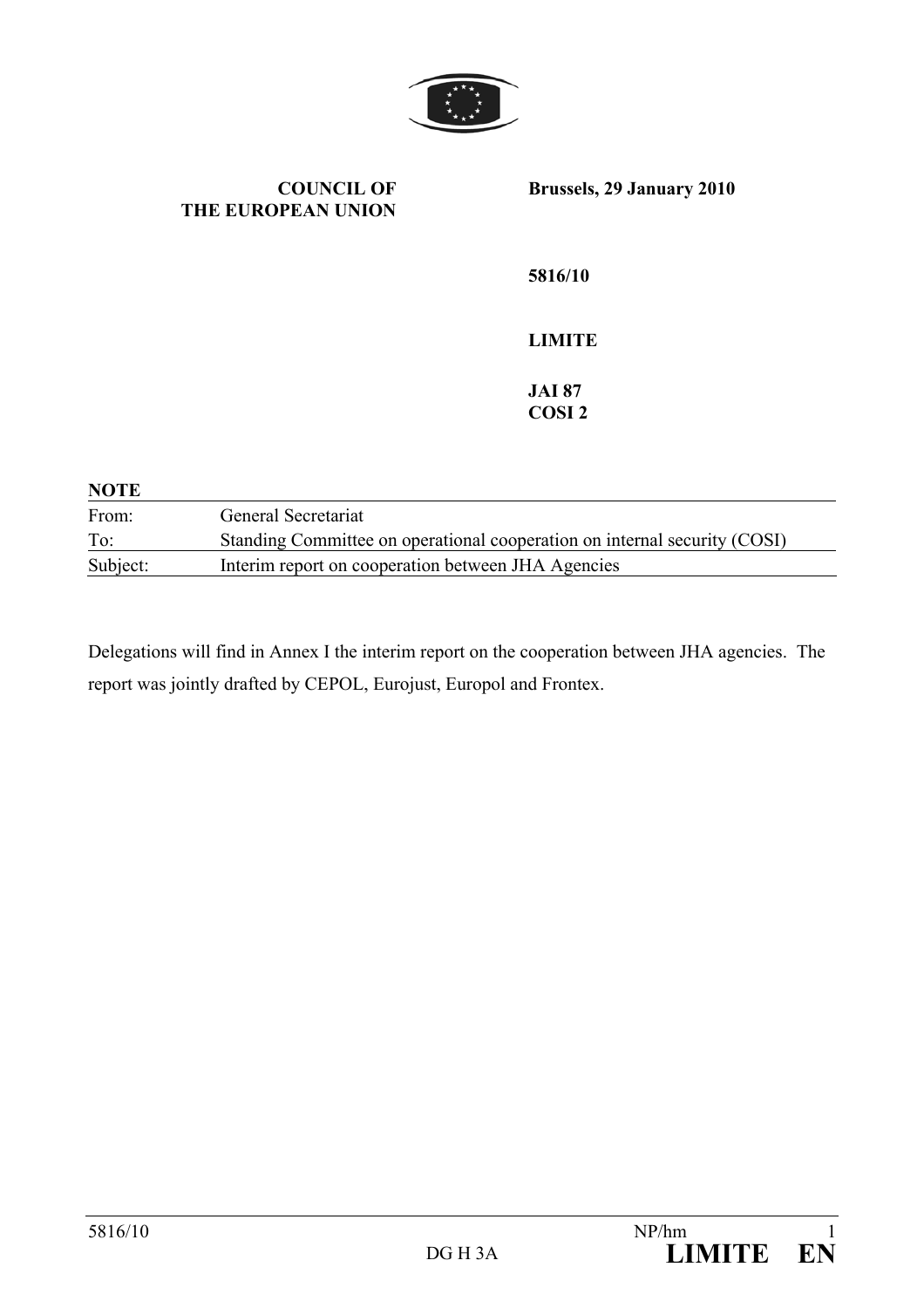#### **INTRODUCTION**

As a follow-up to the informal JHA Ministerial Meeting of 1 October 2009, the Swedish Presidency asked CEPOL, Eurojust, Europol and Frontex to produce a report on how to further improve their cooperation, including "inter alia, guidelines for strategic and operative work, common standards, joint training initiatives, development of working methods and routines for practical cooperation"**<sup>1</sup>** . The Presidency requested a first interim report to be produced by 15 January 2010. This report is expected to be a stock taking exercise of current cooperation activities to be used as input for the Spanish Presidency. The final report including forward looking proposals should be produced by 1 April 2010 for discussion during a COSI meeting thereafter.

The Stockholm Programme foresees the development of a "*genuine European judicial and law enforcement culture*". In that context, it calls for a *"stringent cooperation between EU agencies, including further improving their information exchange".* Moreover, *"Europol and Eurojust should step up their cooperation further."<sup>2</sup>* 

The idea to develop and improve the horizontal cooperation between JHA Agencies had already been introduced in The Hague Programme.**<sup>3</sup>**

In considering their cooperation the Agencies recognise a distinction between that which operates on a bilateral level, which normally is more specific in nature and related to certain operational issues, and that which allows for multilateral cooperation in such generic fields as governance and external relations.

 **1** Letter from Mr Werkström, SE Presidency, to the Director of Europol, dated 30 November 2009, Europol file number # 437952 (ANNEX II).

**<sup>2</sup>** The Stockholm Programme – An open and secure Europe serving and protecting the citizens, Council document 17024/09, JAI 896, Brussels, 2 December 2009, p. 8, 36, 41.

**<sup>3</sup>** *"Coordination of operational activities by law enforcement agencies and other agencies in all parts of the area of freedom, security and justice, and monitoring of the strategic priorities set by the Council, must be ensured. […] the Council is invited to organise a joint meeting every six months between the chairpersons of the Strategic Committee on Immigration, Frontiers and Asylum (SCIFA) and the Article 36 Committee (CATS) and representatives of the Commission, Europol, Eurojust, the EBA, the Police Chiefs' Task Force, and the SitCEN"*. The Hague Programme: strengthening freedom, security and justice in the European Union, Council document 16054/04, JAI 559, Brussels, 5 November 2004, p. 25.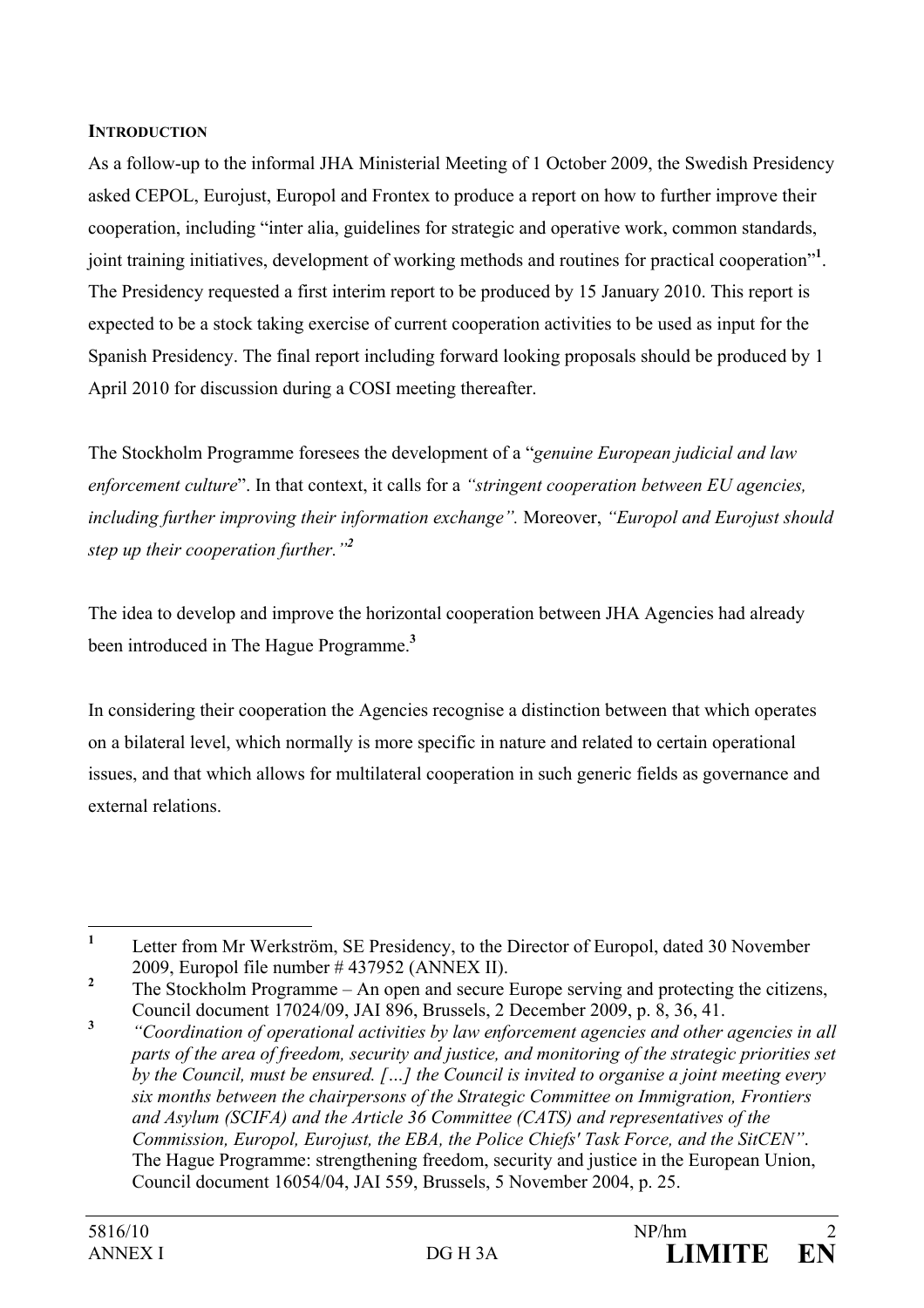#### **BILATERAL COOPERATION BETWEEN AGENCIES**

## **Formal cooperation arrangements**

JHA agencies (CEPOL, Eurojust, Europol, and Frontex) have established an extended cooperation framework based on bilateral cooperation and information exchange agreements.

|                 | <b>CEPOL</b>                                    | <b>Eurojust</b>                                              | <b>Europol</b>                                                 | <b>Frontex</b>                         |
|-----------------|-------------------------------------------------|--------------------------------------------------------------|----------------------------------------------------------------|----------------------------------------|
| <b>CEPOL</b>    |                                                 | Memorandum<br>of<br>Understanding<br>01/01/2010 <sup>1</sup> | Agreement<br>$20/10/2007^2$                                    | Cooperation<br>agreement<br>25/06/2009 |
| <b>Eurojust</b> | Memorandum<br>of<br>Understanding<br>01/01/2010 |                                                              | Agreement <sup>3</sup><br>01/10/2009<br>(revised<br>agreement) | formal<br>No<br>working<br>arrangement |
| <b>Europol</b>  | Agreement<br>20/10/2007                         | Agreement<br>01/10/2009<br>(revised)<br>agreement)           |                                                                | Agreement <sup>4</sup><br>29/03/2008   |
| <b>Frontex</b>  | Cooperation<br>agreement<br>25/06/2009          | No<br>formal<br>working<br>arrangement                       | Agreement<br>29/03/2008<br>Cooperation<br>Plan<br>01/10/2009   |                                        |

In addition, the agencies have developed cooperation arrangements with the relevant EU bodies, in particular SitCen and OLAF**<sup>5</sup>** .

 **1** The date indicates the entry into force of the respective agreement/arrangement.

**<sup>2</sup>** Strategic cooperation agreements allow for the exchange of strategic information, e.g. strategic reports, threat assessments, best practice, training, excluding personal data.

**<sup>3</sup>** Operational cooperation agreements allow for the exchange of all kinds of information, including personal data. The Agreement of 1 October 2009 repealed the Agreement of 4 June 2004 with effect from 1 January 2010.

**<sup>4</sup>** Working Arrangement according to art. 13 of Frontex Council Regulation (EC) 2007/2004 of 26 October 2004.

**<sup>5</sup>** For example, Eurojust signed a Practical Agreement on arrangements for cooperation with OLAF (24 September 2008).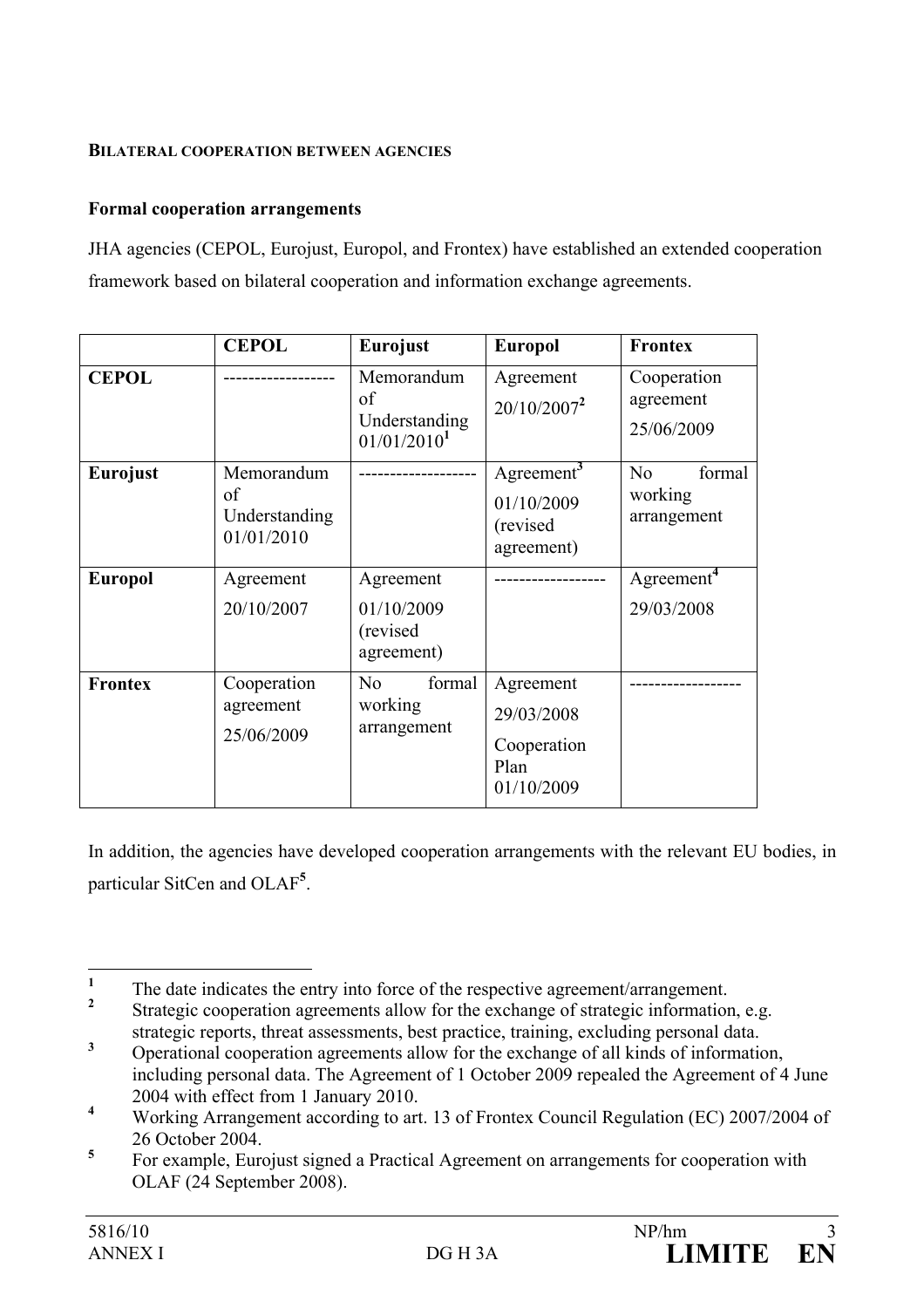## **Strategic Cooperation**

There have been several successful initiatives to improve bilateral cooperation between the JHA agencies. Bilateral cooperation between agencies at governance level has been identified as the most efficient tool for cooperation.

## *Eurojust – Europol*

In 2004, Europol and Eurojust signed their first cooperation Agreement to establish close cooperation in order to increase their effectiveness in combating serious forms of international crime. On 1 October 2009 a revised Agreement was signed aimed at strengthening and further improving cooperation between the two bodies by facilitating information exchange, particularly in relation to Europol's Analysis Work Files. The revised Agreement entered into force on 1 January 2010.

At strategic level the following activities can be recorded:

- Europol and Eurojust together have set up a Eurojust-Europol Steering Committee. This Committee has been institutionalised and meets at least every 6 months. The Committee monitors the implementation of the Agreement. Topics of discussion are general matters of interest for both organisations with a focus on legal and practical issues. In addition, regular meetings are organised between the President of Eurojust and the Director of Europol.
- Recently, a 'Task Force Implementation' was established to support the thorough implementation of the new Agreement between Eurojust and Europol. The Task Force will provide a forum for discussion on working level to incorporate a number of projects related to the new Agreement.
- Eurojust regularly (since 2007) attends the meetings of the European Police Chiefs' Task Force (EPCTF) and the Heads of Europol National Units (HENUs). This has promoted awareness about issues of common interest.
- The Head of the Counter-terrorism Unit of Europol and the Chair of the Counter-terrorism Team of Eurojust regularly meet to discuss Counter-terrorism related issues on an ad hoc basis, as well as on tactical and strategic Counter-terrorism related topics. In the same context, regular visits are taking place from the Counter-terrorism Unit of Europol to the Counterterrorism Team of Eurojust and vice versa.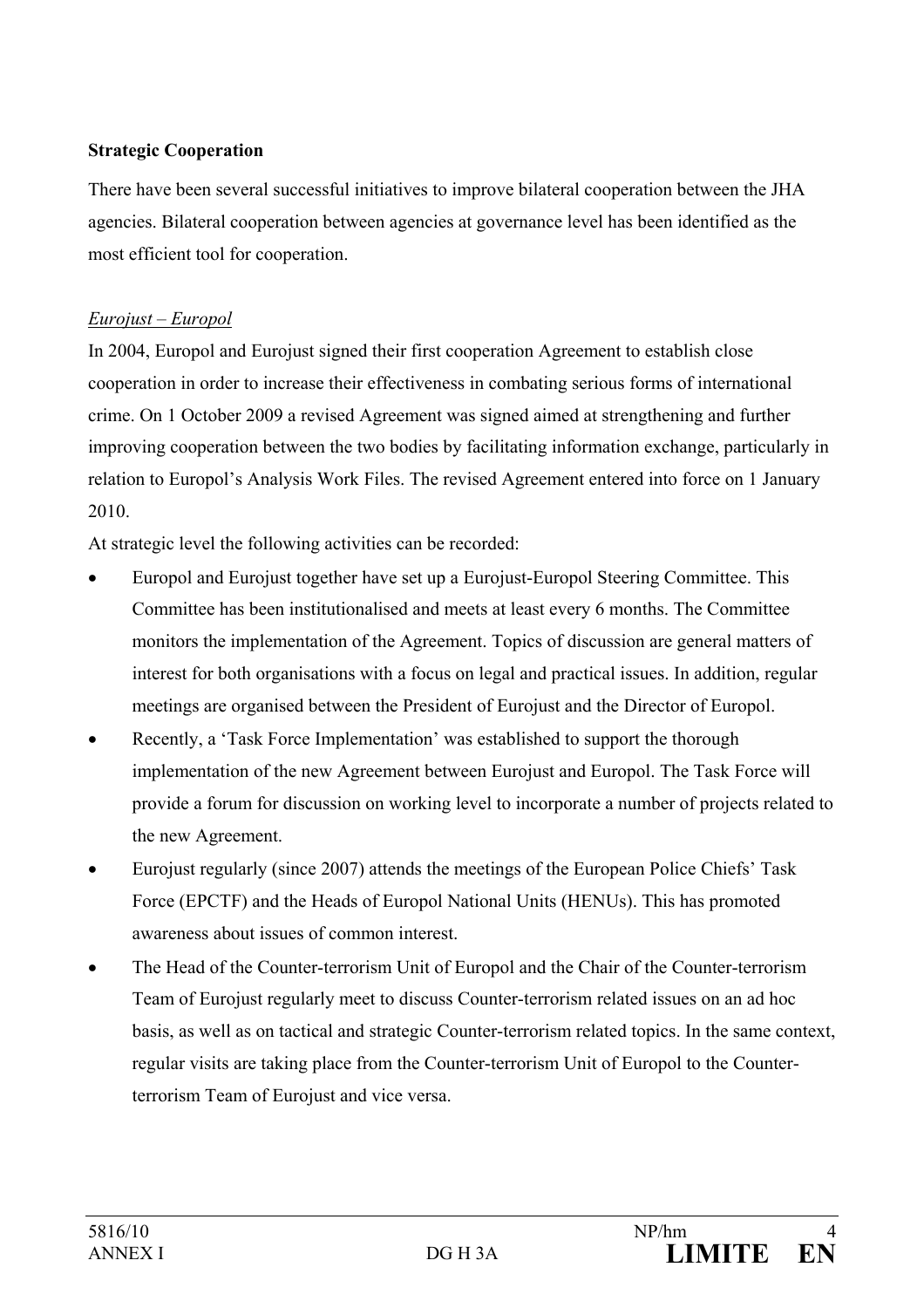• Eurojust and Europol provide the Council with a joint annual report on cooperation between the two organisations**<sup>1</sup>**

## *CEPOL - Europol – Frontex*

• Europol and Frontex are invited as observers to the CEPOL Governing Board.

## *CEPOL - Eurojust - Europol – Frontex*

• Eurojust, Europol and Frontex are invited to one of the annual programme committee meetings of CEPOL.

## *Europol – Frontex*

• Frontex and Europol meet at Director's level on an annual basis to further develop the general cooperation.

# **Operational cooperation**

Regular exchange of information takes place between JHA agencies in the framework of operations.

## *Europol – Frontex*

Europol and Frontex exchange strategic information mainly related to illegal immigration and cross-border crimes. Both organisations participate regularly in each others relevant meetings. Europol participates in selected Joint Operations, thus having full access to additional sources of information for carrying out its tasks. Europol is an active member of the Borders Analytical Community through its regular participation in the Frontex Risk Analysis Network (FRAN).

 **1** In accordance with 2.3 of The Hague Programme, annual reports have been provided for 2005/2006 (Council Document 17069/06 of 21 December 2006), 2007 (Council Document 16760/08 of 4 December 2008) and 2008 (submitted to the Council Secretariat on 8 October 2009).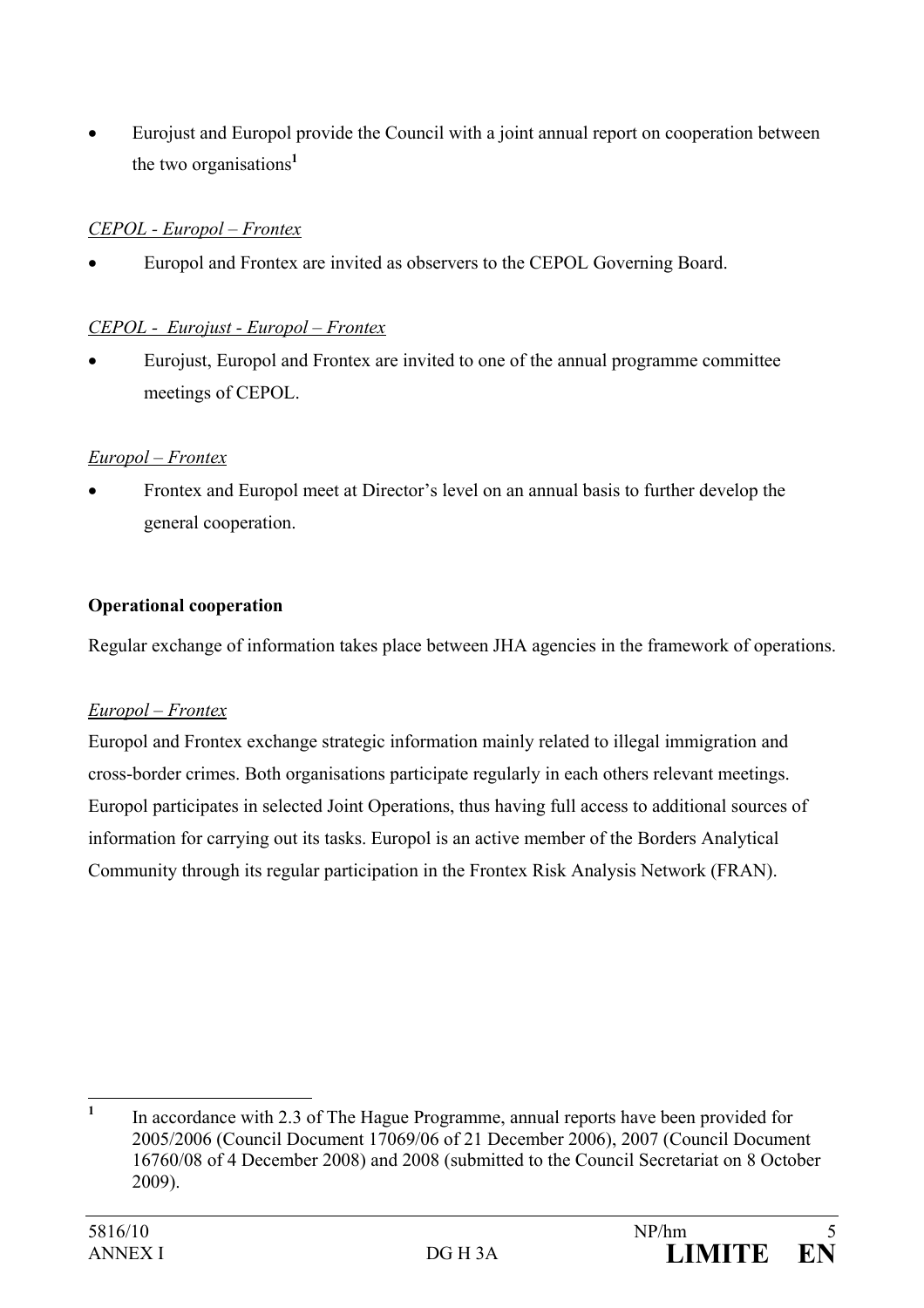## *Eurojust - Europol*

Eurojust is currently associated to twelve of Europol's Analysis Work Files (AWFs). Eurojust's nominated experts participate in operations meetings and mutual exchange of information at Europol. AWF members also participate in operational coordination meetings held at Eurojust. A joint document on frequently asked questions with regard to AWF was agreed in January 2009 to facilitate the practical implementation of the association agreements. In addition, a roadmap has been agreed upon to tackle obstacles in operational cooperation.

Europol and Eurojust exchange information and conduct coordinated activities (e.g. Operation Trufas, Andromeda, Crieieru, Young Lady) in the framework of transnational investigations or in the framework of Joint Investigation Teams (see below) and regularly attend each others operational meetings.

Additionally, Eurojust and Europol signed a Memorandum of Understanding on the Establishment of a Secure Communication Link on 7 June 2007. In September 2008 they concluded a Memorandum of Understanding on a Table of Equivalence which allows them to exchange information up to and including the level of "restricted".

## **Analysis / threat assessments**

# *Frontex - Europol*

- Europol and Frontex regularly share information in order to mutually facilitate the development of analytical products and threat assessments, e.g. regarding migration routes. Joint threat and risk assessments are produced related to regions/topics of common interest.
- Frontex regularly contributes to the Europol Illegal Immigration Bulletin and OCTA.
- Europol contributes on a regular basis to the Frontex' Risk Analysis Network (FRAN) Quarterly Reports and to the Annual Risk Assessment (ARA).

# *Europol - Eurojust*

• Eurojust contributes to various Europol reports including the OCTA, TE-SAT and thematic threat assessments (e.g. ROCTA).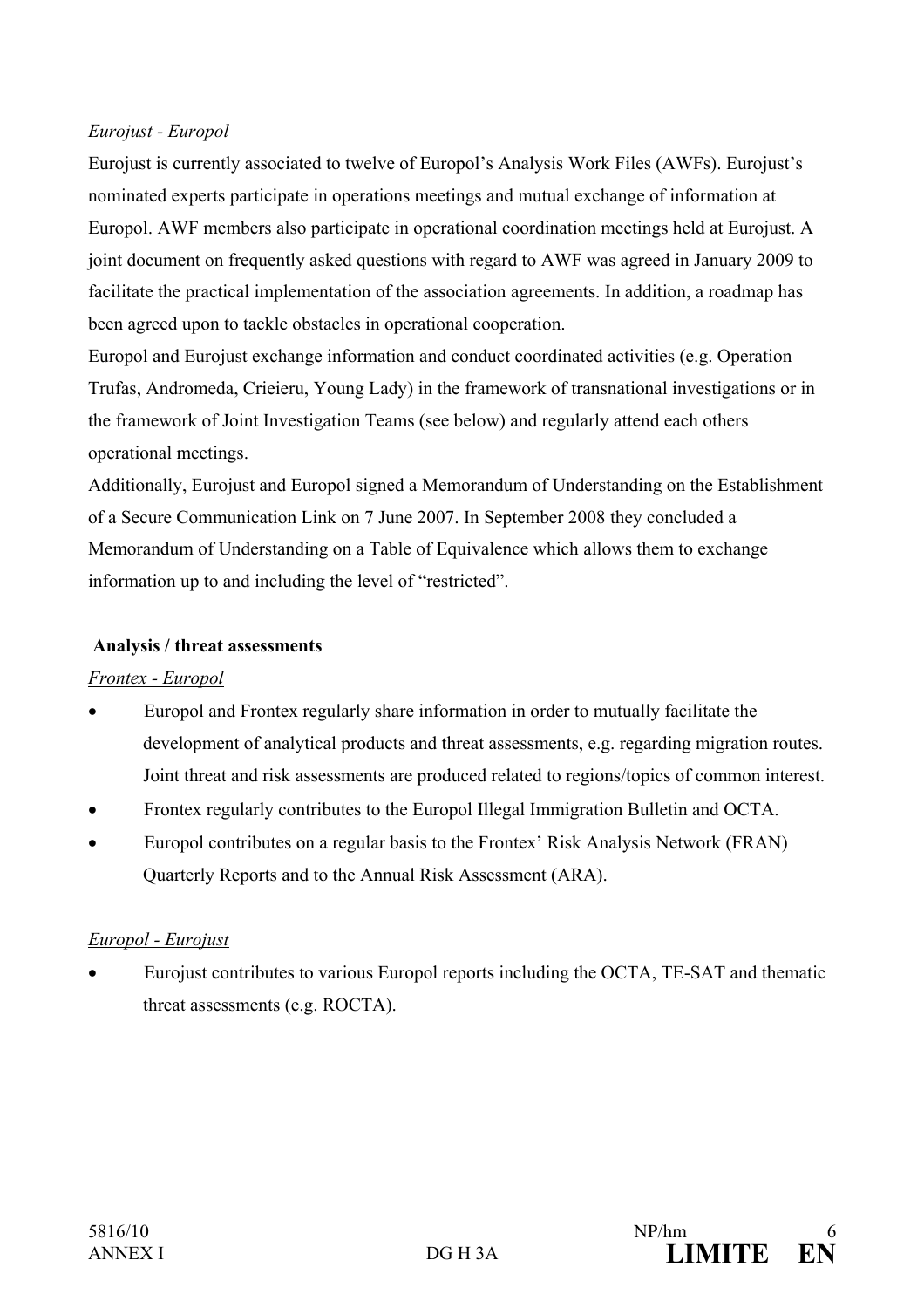### **Joint Investigation Teams (JIT) expert network**

## *Eurojust – Europol - CEPOL*

Eurojust and Europol cooperate intensively in the area of JITs**<sup>1</sup>** , inter alia by jointly organising an annual seminar for JIT experts in the framework of the JIT Experts Network (set up in 2005), commonly drafting a JIT manual etc. Following the implementation of the new Eurojust Decision**<sup>2</sup>** , Eurojust will host the JIT Network Secretariat. Cooperation in this field is exemplary as it provides concrete added value to investigators in the Member States.

Additionally, CEPOL supports the JIT expert network by providing training in the Member States.

#### **Training / Learning**

CEPOL cooperates with all other JHA agencies in the field of training. Main aspects are the joint planning, coordination and organisation of training courses. Europol, Eurojust<sup>3</sup> and Frontex experts support as trainers CEPOL learning activities.

In close cooperation with Europol, CEPOL is just finalising the e-learning tool about Europol. Bilateral cooperation in the area of training also exists between Europol and Frontex (e.g. analysis courses, exchange of best practise regarding media monitoring, mutual staff exchange) and Eurojust and Frontex (e.g. courses and conferences, mainly in the area of trafficking in human beings).

## **External Communication**

- Eurojust and Europol follow a joint communication approach after common operations have taken place, i.e. both organisations jointly produce press releases, organise press conferences etc. This approach has proven to be successful, e.g. with reference to the overall media attention to Operation Koala, where a joint press conference was organised (November 2007).
- Moreover, Europol and Frontex cooperate in media monitoring as well as open sources research.

 **1** See also Eurojust and Europol websites (www.eurojust.europa.eu/jit.htm; www.europol.europa.eu/index.asp?page=content\_jit).

**<sup>2</sup>** Council Decision 2009/426/JHA of 16 December 2008 on the strengthening of Eurojust and amending Decision 2002/187/JHA setting up Eurojust with a view to reinforcing the fight against serious crime.

**<sup>3</sup>** Eurojust does provide further training, via the EJTN network. Eurojust signed in 2008 a Memorandum of Understanding on cooperation with the European Judicial Training Network in order to establish and regulate cooperation in the field of judicial training.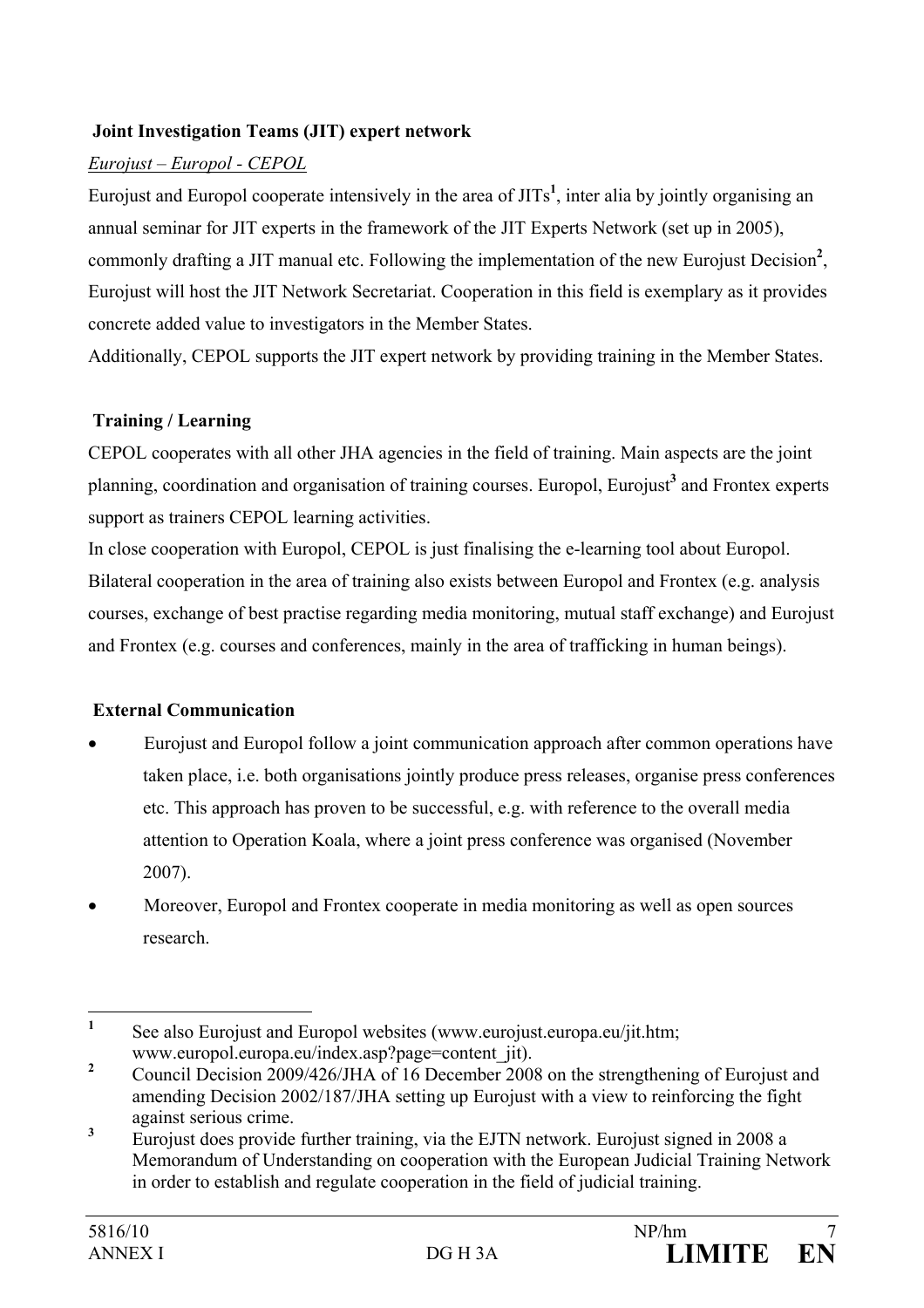## **MULTILATERAL COOPERATION BETWEEN ALL JHA AGENCIES, INCLUDING CEPOL, EUROJUST, EUROPOL AND FRONTEX**

## **General issues**

Since 2006, a yearly JHA Heads of Agencies meeting has taken place, under a rotating chairmanship. In this forum set up upon the initiative of Mr Michael Kennedy, former President of Eurojust<sup>1</sup>, the four agencies in question as well as OLAF, EPCTF, SCIFA (partly), SitCen, FRA (partly), EMCDDA (partly), the respective EU Presidencies, the Council Secretariat and the Commission are represented. The initial intention for the meeting was to "serve as a practical forum to exchange ideas and in particular to identify areas of work where there are common interests […] for greater effectiveness through closer cooperation"**<sup>2</sup>** . Based on The Hague Programme**<sup>3</sup>** and the Architecture of Internal Security<sup>4</sup>, duplication of work should be avoided as well<sup>5</sup>.

#### **Business planning**

During the regular JHA Heads of Agencies meeting in 2007, the alignment of planning documents of the JHA agencies was identified as an important issue to ensure a common approach and to avoid overlaps. A consultation about the respective draft planning documents was agreed. As a first step, a JHA Agencies Questionnaire on Planning Methods and Timing was circulated by Europol and the results evaluated. At the meeting of JHA Heads of Agencies in June 2009, it was agreed that each agency would identify the most appropriate way to consult the others in the preparation of its planning documents.

At the same meeting, it was agreed that meetings should continue at working level to exchange best practices between planning practitioners. The Commission offered to host the next meeting.

 **1** Initiative brought forward by the President of Eurojust, Mr Michael Kennedy during the High Level Coordination Committee (HCC) on 10 February 2006, Europol file number # 162551.

**<sup>2</sup>** Letter from the President of Eurojust, Mr Michael Kennedy, dated 17 March 2006, # 169801.

**<sup>3</sup>** The Hague Programme: strengthening freedom, security and justice in the European Union, Council document 16054/04, JAI 559, Brussels, 5 November 2004.

<sup>4</sup> Architecture of internal security, Council document 9596/1/06, JAI 271, Brussels, 22 May 2006.

**<sup>5</sup>** Meeting of Coordination of Operational Cooperation, Summary of discussions, 10 February 2006, Council document 6290/06, JAI 56, Brussels, 21 February 2006.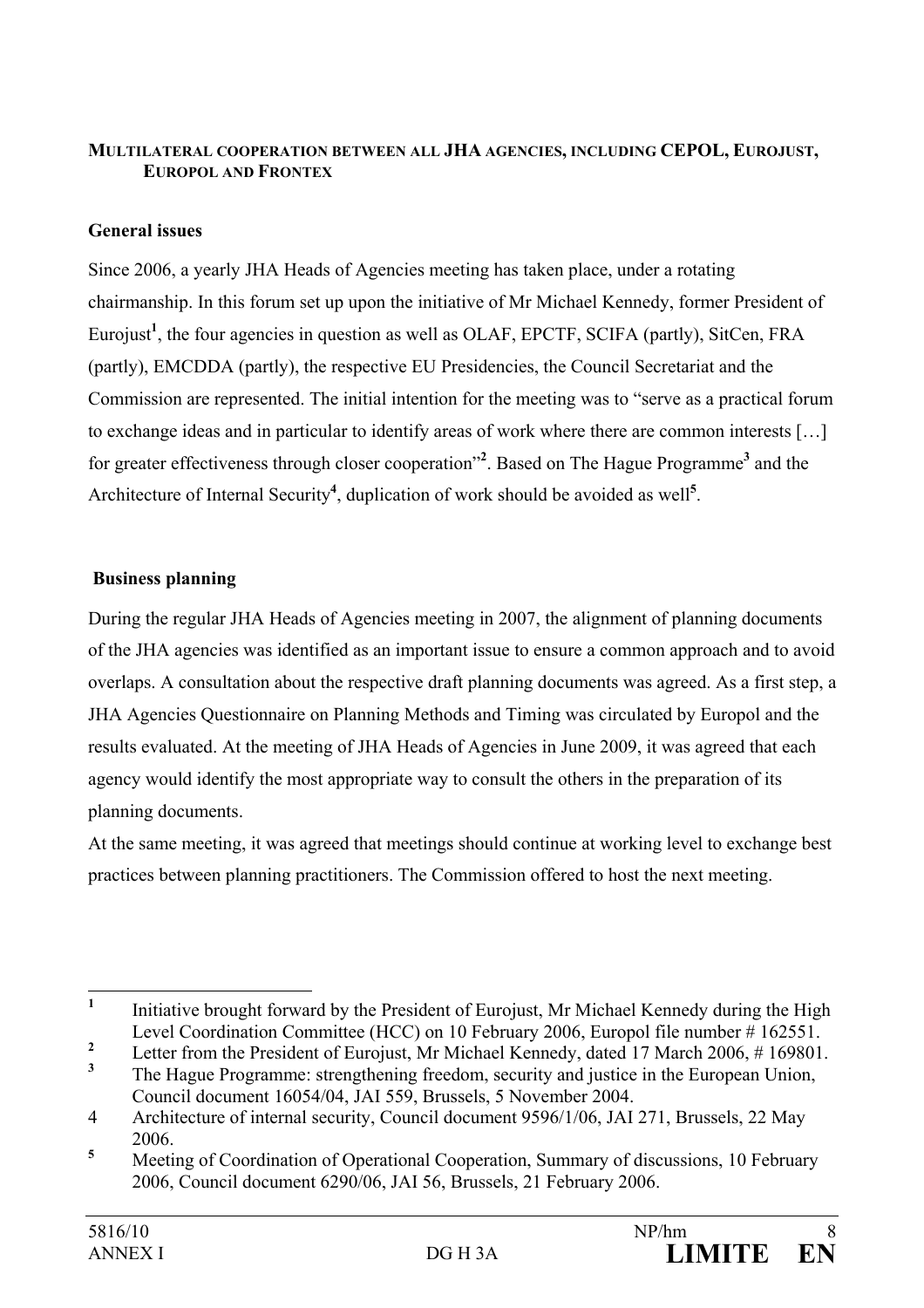## **Information exchange / Data protection / Information security**

Data protection and information security matters were given high importance during the JHA Heads of Agencies meeting. The issue was discussed in detail on 26 June 2007. A "Follow-up group of EU JHA agencies on legal challenges with regard to the exchange of information" was set up from 2006-2009 to discuss the legal framework applicable to the exchange, reception and forwarding of information, data protection principles, confidentiality requirements, security aspects and public access to documents. OLAF presented the results during the JHA Heads of Agencies meeting on 16 June 2009. As a follow-up the Commission (DG JLS) offered to host an ad hoc sub group meeting which would examine the inventory of agreements/arrangements with third partners with a view to exploring further possible synergies, in particular with regard to checking the level of data protection in third countries.

# **JHA external strategy and cooperation with third partners**

According to the Strategy for the External Dimension of JHA: Global Freedom, Security and Justice, "EU agencies such as Europol, Eurojust, and Frontex […] should be tasked to enhance appropriate operational cooperation with priority countries".**<sup>1</sup>**

At its 2008 meeting, the Heads of JHA Agencies concluded that an overview of agreements/arrangements between JHA Agencies and third parties should be compiled and model agreements and arrangements collected.

Agencies should also exchange information on their future plans and contacts with third countries. The JAI-RELEX Working Party was mentioned as the right platform for exchanging this information.

JHA Agencies should ensure close cooperation with the EU delegations and the Presidency's representatives in third countries when actions are planned or undertaken in the respective third countries.

 **1** Strategy for the External Dimension of JHA: Global Freedom, Security and Justice, Council document 15446/05, JAI 488, Brussels, 6 December 2005, p. 7.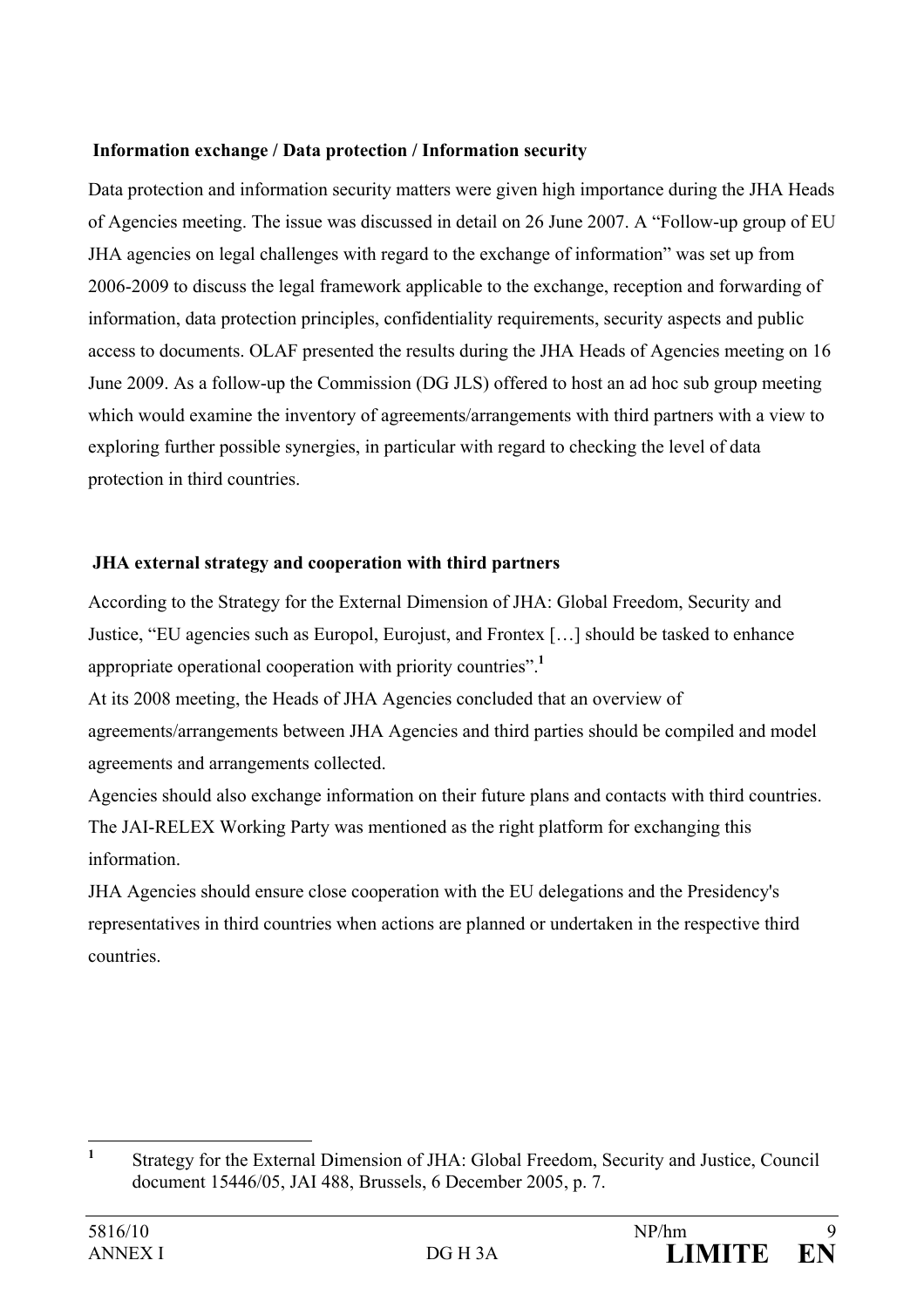## **External Communication**

CEPOL, Eurojust and Frontex participate in Europol's yearly awareness seminar for law enforcement spokes persons aimed at informing Member States and JHA agencies about relevant developments at Europol in the field of media relations and awareness, but also about Europol in general.

In 2006, a "network of contact points" of all JHA Agencies was set up to facilitate communication.

## **EXISTING PLANS AND OBJECTIVES FOR 2010 AND 2011**

- Implementation of the new **Eurojust Decision**: The new Eurojust Decision was adopted on 16 December 2008. It aims at further enhancing Eurojust's operational capabilities, increasing the powers of National Members, improving the exchange of information between the Member States and Eurojust and strengthening Eurojust's capacities to interact with third States and organisations. Eurojust puts strong emphasis on the full implementation of the new Decision. To that end, Eurojust, together with the Trio Presidency, the Commission and the Council Secretariat, has convened a so-called Informal Working Group which serves as a platform for Member States' experts and Eurojust to facilitate the thorough implementation of the new Decision.**<sup>1</sup>**
- Objectives in the **Eurojust Work Programme 2010**: The Work Programme includes activities related to the priorities for enhancing operational work. With regard to Europol, Frontex and CEPOL, the following activities were identified:
	- o Europol: Eurojust will continue to develop its casework cooperation with Europol. Eurojust would like to enhance its presence in the operational work of Europol through the association of Eurojust to Analysis Work Files in 2010.
	- o Frontex: The College is considering starting negotiations for cooperation with Frontex.
	- o CEPOL: A Memorandum of Understanding was signed in 2009, and both organisations should work closely together and cooperate in the organisation of courses, seminars, conferences, common curricula, training activities and study hours in areas of mutual interest.

 $\overline{a}$ 

<sup>&</sup>lt;sup>1</sup> Please see in particular article 12 (Eurojust national coordination system), article 26 (relations with Community or Union related institutions, bodies and agencies) and article 26a (relations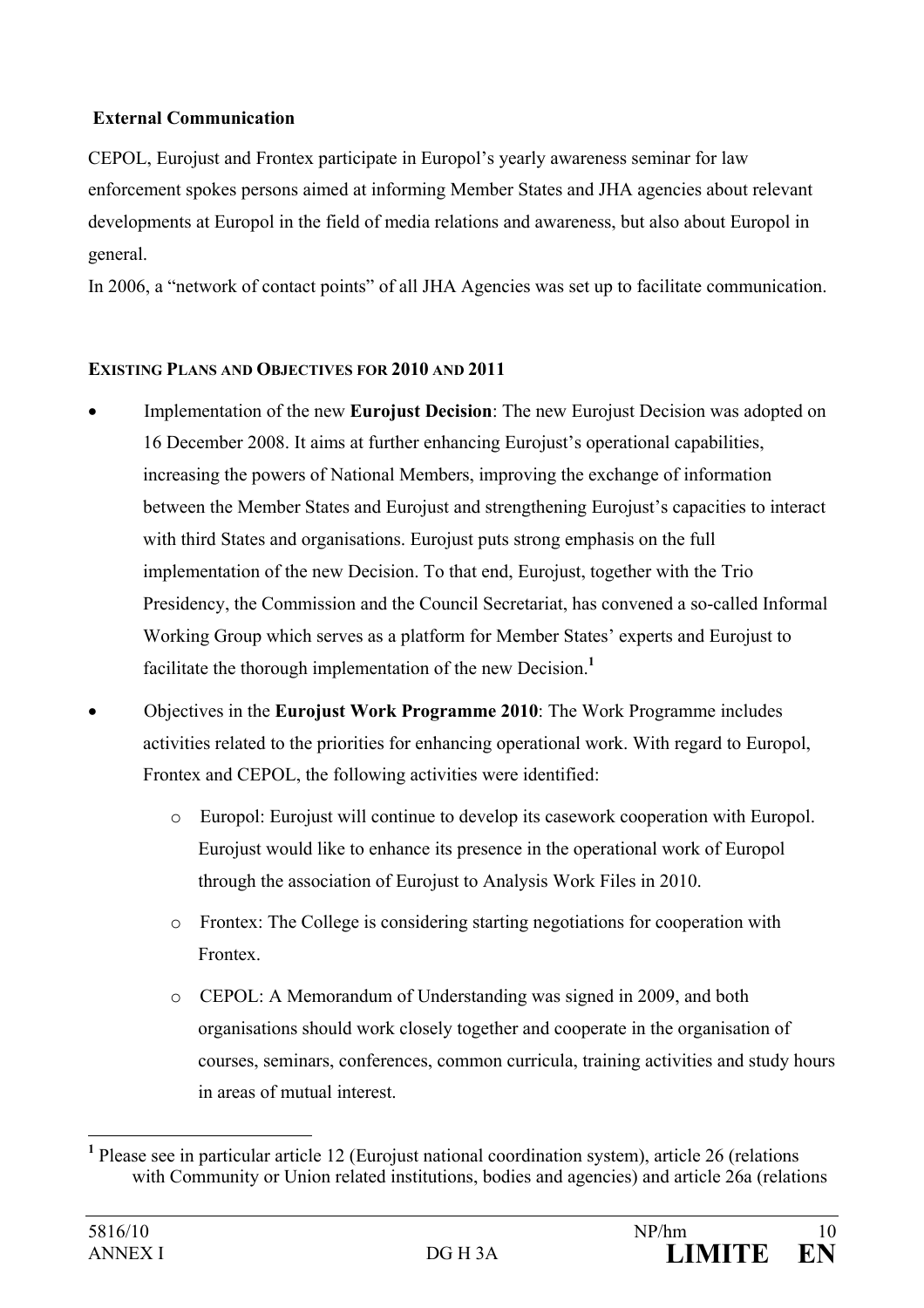- **Steering Committee Europol-Eurojust Scoreboard**: The Committee planned the following activities for 2010: Establishment of an exchange programme, joint awareness sessions for internal and external partners, evaluation of information exchange and improving the use of the secure link between Eurojust and Europol.
- Objective 5.3 in the **Europol Work Programme 2010**<sup>1</sup> is to "Develop more effective horizontal cooperation with the relevant EU agencies and bodies and with relevant international organisations." It is further mentioned that "The guiding principles of Europol's interaction with these bodies […] will be to ensure that products and services complement each other and to avoid duplication, but also gaps in service provision."
- Within the objectives and activities in **CEPOL Work Programme 2010** it is clearly stated that CEPOL would like to improve cooperation with Europol, Eurojust and Frontex. The Work Programme was developed with contributions from these agencies. Within the calendar of CEPOL activities as a part of the Work Programme the contributions by the other agencies by sending experts to a course and giving advice is clearly stated. It is an ongoing process to consider the priorities of the other agencies in the process of the development of the Work Programme.
- The Objectives and activities in the **Frontex Programme of Work 2010** are focused on building and maintaining strategic partnerships with other EU bodies or international organisations aiming at further developing the concept of Integrated Border Management and contributing to the achievement of awareness, response and interoperability as Frontex' strategic goals.
- The intended objectives and activities in the **Frontex Programme of Work 2011** particularly address the inter-agency cooperation priorities established in the Stockholm Programme; e.g strengthened cooperation between JHA law enforcement agencies (Europol, CEPOL, Eurojust particularly in the framework and under guidance of the COSI). Besides this, cooperation with other agencies such as the European Aviation Suppliers Organisation and the Fundamental Rights Agency as well as the EU's External Action Service will be of particular importance.

 $\overline{a}$ 

with third states and organisations).

**<sup>1</sup>** 13788/09 EUROPOL 73, Brussels, 2 October 2009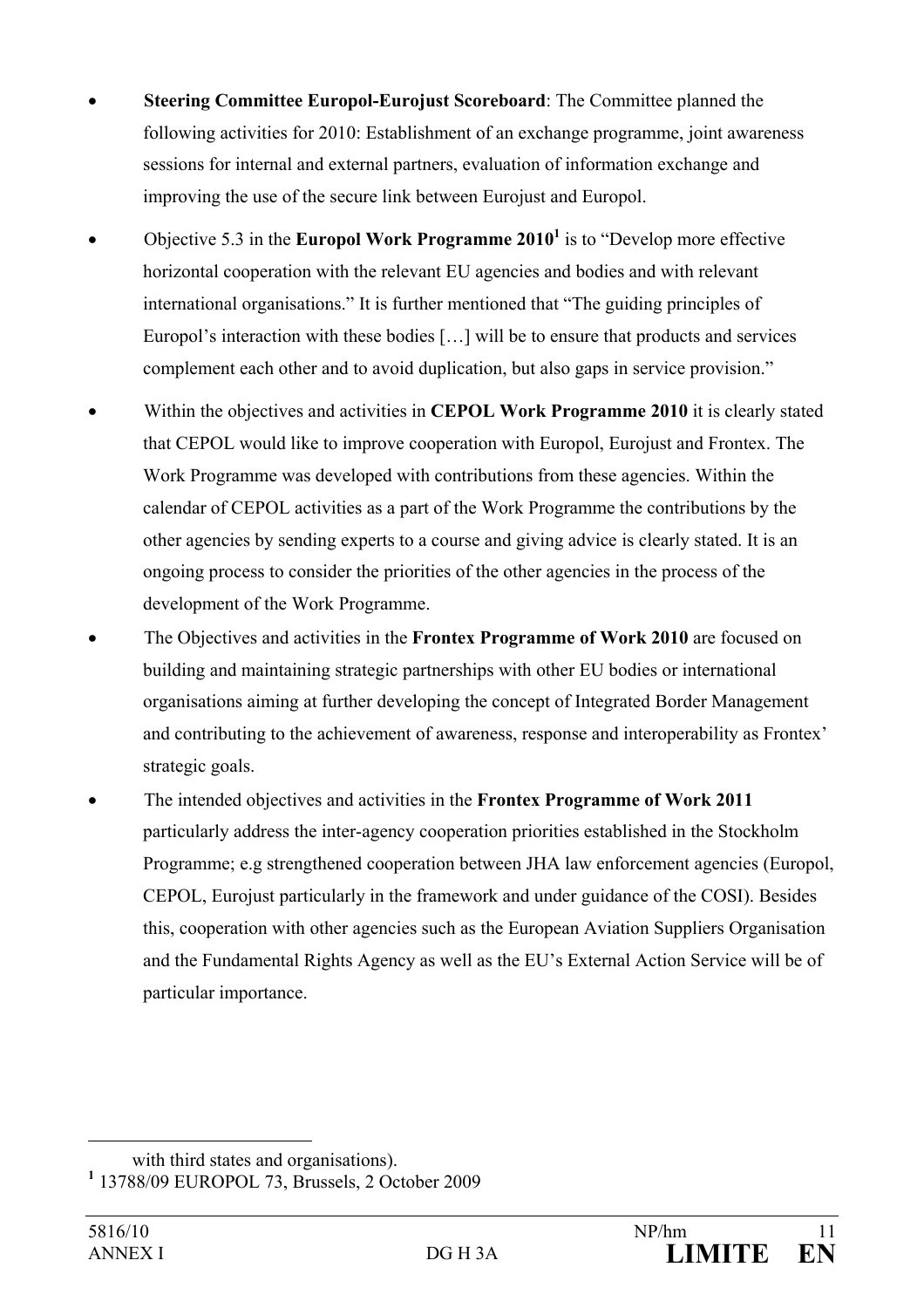• **Europol-Frontex Cooperation Plan**: On 1 October 2009, both organisations agreed on a cooperation plan comprising operational cooperation, confidentiality and security, institutional and strategic cooperation, external relations, and ICT.

#### **CONCLUSION AND WAY FORWARD**

- There is wide acknowledgement of the importance of cooperation between all agencies, multilaterally and bilaterally. However, a need has been identified to better streamline initiatives and cooperation in general.
- Bilateral cooperation is already quite advanced between the agencies taking into account the limitations of the existing legal framework which does not always support full operational cooperation between EU JHA Agencies and in particular limit the possibilities of exchanging information. In some areas the Agencies are confronted to practical difficulties in implementing the agreements and thus realising their full potential. In this respect, bilateral cooperation plans comprising concrete measures on how to step up cooperation have proven to be very useful and should be further explored.
- Increased multilateral coordination could be beneficial in some domains. The ideal scope of multilateral cooperation will be further explored in the final report, which will take full account of the conclusions of the annual meetings of Heads of JHA Agencies and its working groups.
- Concrete recommendations should be further discussed in the coming months between the concerned agencies in order to feed the final report which will be delivered to the COSI by 1 April 2010.

 $\overline{\phantom{a}}$  , where  $\overline{\phantom{a}}$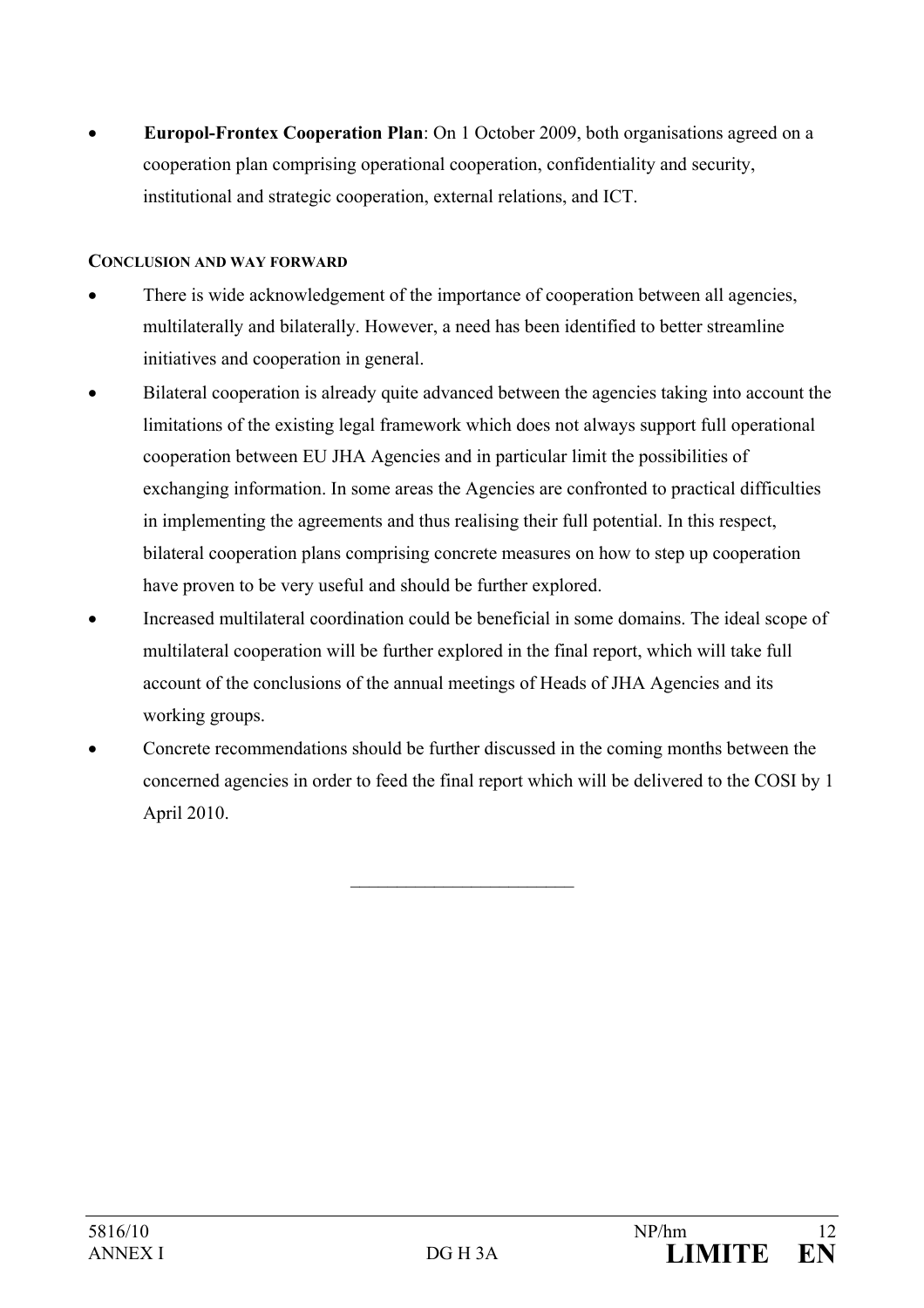

**Swedish Presidency of the European Union**  30 November 2009

Mr Robert Wainwright Europol rob.wainwright@europol.europa.eu

#### **Follow‐up to the Informal Meeting of EU Ministers of Interior on the Future of Europol and EU Law Enforcement Cooperation in The Hague on 1 October 2009 – request for a report on improved cooperation**

Dear Mr Wainwright,

On 1 October 2009 an informal meeting of Ministers of Interior took place in The Hague under the chairmanship of the Swedish Minister for Justice, Ms Beatrice Ask.

The aim of the meeting was to discuss Europol, cooperation among EU crime‐fighting agencies and how to link EU‐internal security work with civilian crisis management efforts within the European Security and Defence Policy.

One of the topics was *"Joining forces for the operational implementation of the EU Law Enforcement Priorities"*. The aim was to discuss possible measures to strengthen the operative cooperation among EU crime‐fighting agencies.

During the discussions, considerable consensus was expressed as regards the proposal to give the EU crime‐fighting agencies the task of producing a report on how their cooperation can be further improved.

The Presidency would hereby like to ask the agencies to produce such a report.